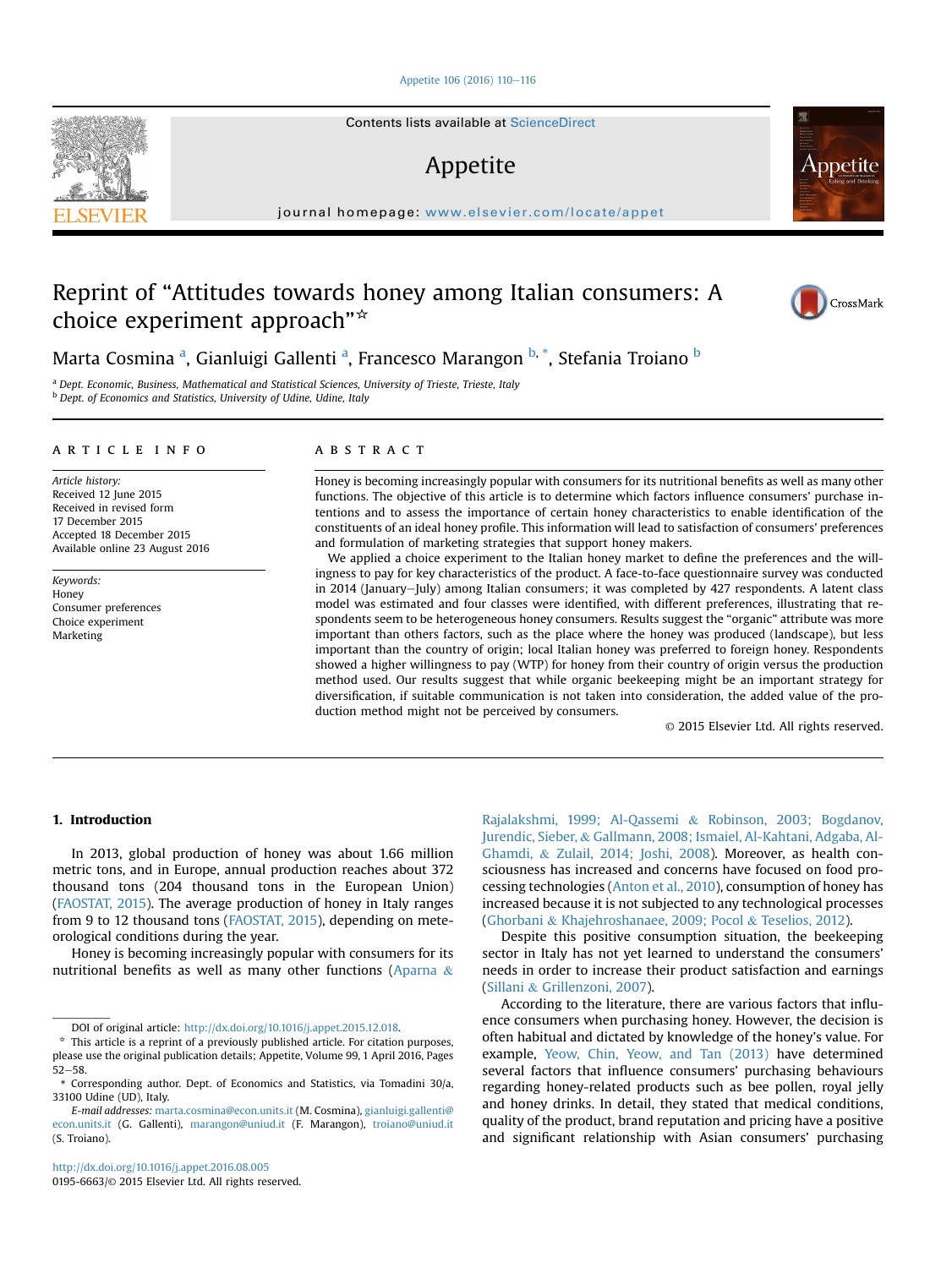behaviour. Likewise, [Ismaiel et al. \(2014\)](#page-5-0) and [Zulail, Ismaiel, Al-](#page-6-0)[Kahtani, Al-Ghamdi, and Adgaba \(2014\)](#page-6-0) analysed the major factors influencing consumption, expenditure patterns and demand for honey in Saudi Arabia, finding the major motivations for consuming honey are its medicinal and nutritional values. While investigating consumer behaviour in Romania, [Arvanitoyannis and](#page-5-0) [Krystallis \(2006\)](#page-5-0) identified four main dimensions in honeypurchasing motivation: medical benefits of its consumption, dietary quality, the ethical character of honey and suitability with food consumption lifestyle.

[Unnevehr and Gouzou \(1998\)](#page-6-0) analysis of the US retail honey market indicated that consumers were willing to pay substantial premiums for honey based on form, container, brand and, in particular, unique monofloral sources. Similarly, [Swanson and](#page-6-0) [Lewis \(1991\)](#page-6-0) demonstrated that consumers were willing to pay for the unique characteristics of honey associated with particular floral sources, while [Gambaro, Ares, Gimenez, and Pahor \(2007\)](#page-5-0) found that consumers showed significantly different degrees of approval of the colour of the evaluated honeys.

[Jensen and M](#page-5-0)ø[rkbak \(2013\)](#page-5-0) used principal components analysis and multinomial logit analysis to explore the role of gastronomic, externality and feasibility dimensions in the formation of consumers' values and product perceptions. They also used these methods to determine the importance of the respective dimensions in consumers' choices of local and/or organic varieties of honey and apples. They found that perceived gastronomic quality is the most important determinant for food choice, but externality and feasi-bility aspects are also important correlates. [Ghorbani and](#page-5-0) [Khajehroshanaee \(2009\)](#page-5-0) surveyed the consumer demand for qualitative factors of honey using the hedonic pricing (HP) model and cross-sectional data from a consumer sample. Their results showed that the type of honey, as well as its packing conditions, colour, aroma and protraction, have positive effects on its price. [Murphy, Cowan, Henchion, and O](#page-6-0)'Reilly (2000) used least squares regression to estimate part worths for the conjoint analysis and found that price and texture were felt to be the most important product attributes, followed by packaging, scale of production and, finally, the honey's colour. [Mohamadi-Nejad \(2013\)](#page-6-0), using the qualitative pricing model, studied the demand for honey in urban areas of the Kermanshah province of Iran. This study showed that physical and chemical characteristics of honey affect its market price. Characteristics such as scent, production location and high traction significantly positively affect its price, while characteristics like proper packaging, bright colours and types of honey (with wax) can have significant negative effects on its market price. As one of the few studies to analyse willingness to pay (WTP) for honey, [Wu,](#page-6-0) [Fooks, Messer, and Delaney \(2014\)](#page-6-0) used auction experiments. They elicited consumer WTP for honey to compare auction and postedprice mechanisms and found that WTP estimates generated by an auction were approximately 50% lower than those from a postedprice mechanism.

Many studies have also stated that a honey's origin is the most important factor considered prior to purchase. [Batt and Liu \(2012\)](#page-5-0) found that in purchasing honey from a retail store (exploratory factor analysis revealed), there were three principal constructs most influential in the purchase decision: brand reputation, origin and value for the money. A study conducted by [Roman, Popiela-](#page-6-0)[Pleban, Kozak, and Roman \(2013\)](#page-6-0) showed that most consumers said they only purchase honey with domestic origin, although almost half of them said they had not checked the provenance on the label. Likewise, [Pocol and Bolboac](#page-6-0)ă [\(2013\)](#page-6-0) found that respondents preferred to buy honey from a local Romanian producer and had more knowledge in domestic rather than imported honey. [Gyau, Akalakou, Degrande, and Biloso \(2014\)](#page-5-0) identified key consumer characteristics that influence preferences of honey

consumers in the Democratic Republic of Congo; they showed that consumers who are married and have reached at least the level of secondary education have a strong preference for local forest and savannah honey. Moreover, [Wu et al. \(2014\)](#page-6-0) evaluated consumer behaviour related to informational messages about honey that is produced locally, domestically and internationally and demonstrated that consumers prefer locally produced honey.

Nevertheless, sufficient clarification has not been established as to which is the best strategy for differentiating honey productions that emphasise increasing producers' earnings. A number of studies have investigated processing, storage and shelf life of organic honey. [Parvanov and Dinkov \(2012\)](#page-6-0) recommended more specific conditions for processing, storage and production of honey to preserve its natural organoleptic, physical, chemical and antibacterial features. According to [Belay, Solomon, Bultossa, Adgaba, and](#page-5-0) [Melaku \(2015\)](#page-5-0), many consumers still think that if honey has crystallized it has gone bad or has been adulterated with sugar, but granulation is one of the characteristics for honey. In fact, the ongoing process of crystallization applies to all honeys [\(Roman](#page-6-0) [et al., 2013](#page-6-0)).

Few studies have investigated consumer attitudes towards organic honey, yet this could be an alternative strategy to verify whether organic production would be preferred to other strategies such as geographic origin. For example, [V](#page-6-0)á[nyi,](#page-6-0) Á[, Csapo, and Karpati](#page-6-0) [\(2011\)](#page-6-0) suggested that (in addition to price, food quality, healthy lifestyle and nutrition) food safety, organic options and animal welfare awareness influenced consumer decision-making.

Perception of landscape feature of production is quite a complex phenomenon as it involves a number of components of the human mind, and has an important emotional value ([Tempesta et al., 2010\)](#page-6-0). While the international literature ([Tempesta et al., 2010; Veale](#page-6-0) & [Quester, 2008](#page-6-0)) has demonstrated that associating wine to an image of greater visual impact can positively affect the wine quality perception, the analysis of the premium price for landscape features of beekeeping has not yet been investigated.

Moreover, to our knowledge, there are only a few studies regarding honey and choice experiments (CE). CEs have been extensively used to understand the determinants of consumers' choice of food products. So far, CE has not been used to investigate the factors potentially shaping the choice of honey in Italy or other countries. The objective of this study is to determine the factors that influence consumers' purchase intentions and to assess the importance given by consumers regarding honey's five primary characteristics: country of origin, landscape features of production, crystallisation, production method-organic or conventional-and price. These are needed to identify an ideal honey profile to satisfy consumers' preferences and formulate marketing strategies that support honey makers. Specifically, we used a choice experiment approach to evaluate Italian consumers' WTP to select honey attributes, incorporating consumer preference heterogeneity in a latent class model (LC). In accordance with this objective, we carried out a survey in Friuli Venezia Giulia, a North-Eastern region in Italy.

This study contributes to the literature not only by providing estimates on Italian consumer WTP for premium honey, but also examines consumers' preferences towards local honey compared to domestic and international alternatives. Additionally, it provides insights on their specific perceptions about the organic and local origin of honey. To better assess WTP for local origin, it was decided to conduct interviews in a single region. Understanding these product-organic-origin interactions may illustrate the best marketing opportunities for domestic growers, especially for small farms in particular, who would otherwise compete with foreign producers on simple low-cost criteria. The paper is organized as follows: Section [2](#page-2-0) provides a short overview of the theoretical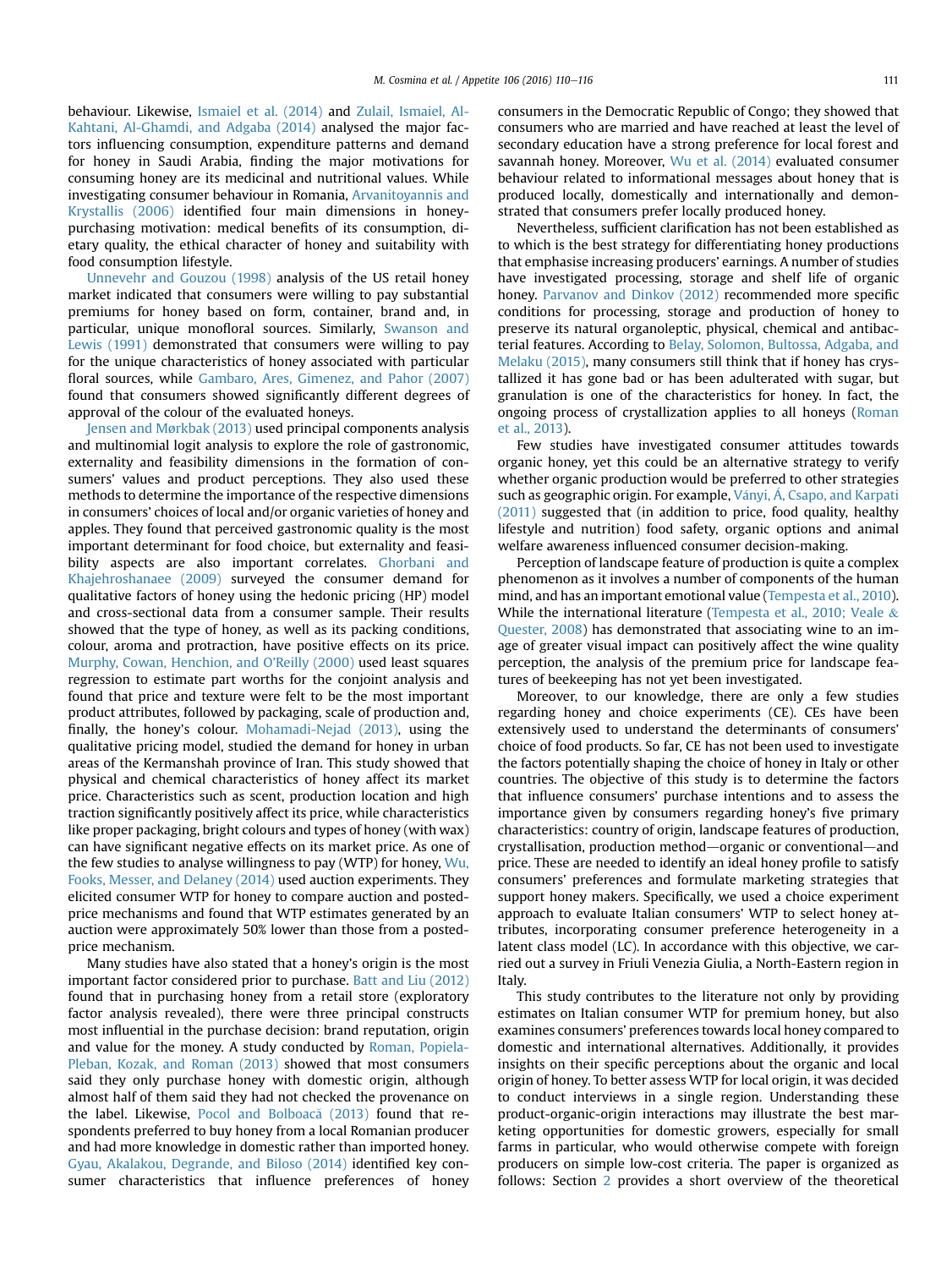<span id="page-2-0"></span>background; Section [3](#page-3-0) describes the methods and materials used; Section [4](#page-4-0) presents the results; and Section 5 includes the discussion of results and concluding remarks.

#### 2. Material and methods

This study used, for exploratory purposes, the Multinomial Logit Model (MNL) and examined a random effect specification by implementing an LC model. Unlike the traditional MNL, where consumers are assumed to be homogeneous, here, heterogeneity in consumer preferences for honey attributes was measured using the LC model. In spite of the traditional logit, this model relaxed the limitations by offering particular flexibility to accommodate respondents' differences in decision strategies and choice consistency, which would otherwise lead to biased part worth utilities ([Hensher, 2010; Hess, Shires,](#page-5-0) & [Bonsall, 2013; McFadden](#page-5-0) & [Train,](#page-5-0) [2000](#page-5-0)). The increasing use of LC and random parameter logit (RPL) models for the analysis of choice experiments in food contexts has been underpinned by a recognition of the heterogeneity in consumers' preferences and the desire to make this heterogeneity relevant for marketing segmentation purposes. In the context of segmented samples of respondents, LC analysis proves to be particularly suited. It groups respondents by looking at common choice patterns rather than clustering the sample on socioeconomic characteristics.

By looking at the marginal rate of substitution between nonmonetary and monetary attributes included in the indirect utility function (IUF) it was possible to estimate the premium price (or willingness to pay – WTP) for each attribute level by dividing  $\beta$ coefficients by  $\beta$ price:

## $WTP = -\beta/\beta$ price

As the utility function is assumed to be linear in cost, the marginal WTP for the attribute is the ratio between the parameter of the attribute and the cost parameter in the utility function.

### 2.1. Experimental design

A face-to-face questionnaire survey, divided into three parts, was conducted in 2014 (January-July) among Italian consumers. Data were collected in shopping centers so that the survey could at least partly mirror the point-of-sale context. People were addressed according to a simple random rule. In accordance with the objectives of our study, the survey, including the CE, was administered in Friuli Venezia Giulia. It was completed by 427 respondents.

The first part of questionnaire collected respondents' socioeconomic information, and they were also asked about their general opinions and experience regarding honey-related consumption habits. It was decided to insert a number of questions about organic produced food and -honey, asking the frequency and place for the purchase. These questions, along with those on the consumption of honey, constitute our reference framework for the

| m |  |
|---|--|
|   |  |

Attributes and their corresponding levels.

| Attribute              | Levels                                                                        |
|------------------------|-------------------------------------------------------------------------------|
| Geographic origin      | Friuli Venezia Giulia Region; other Italian<br>regions; other countries       |
| Honey crystallisation  | Liquid (runny) state; semi-solid state                                        |
| Organic                | Yes: no                                                                       |
| Landscape              | Evocative landscape; bee hives near<br>industrial buildings; skyscraper hives |
| Price ( $\in$ /500 g.) | 3:5:9                                                                         |

potential consumer of organic honey in order to verify if organic beekeeping might be a strategy for diversification. Next, the CE was introduced, and the attributes with corresponding levels were repeated briefly before each respondent was faced with the choice sets.

A focus group was conducted in a single round with a number of consumers and producers of honey in order to identify the attributes and discuss questions in the questionnaire. Based on the focus group discussion, five attributes were identified (Table 1), which were considered to be important for consumers, but which did not make them differentiate between various types of honey.

The first attribute we considered was the geographic origin of honey, which seemed to be a preferred characteristic of consumers across all countries ([Kehagia, Chrysochou, Chryssochoidis,](#page-6-0) [Krystallis,](#page-6-0) & [Linardakis, 2007](#page-6-0)). The country of origin attribute had three levels of study: Friuli Venezia Giulia Region, other Italian regions, and other countries.

The second attribute offered respondents the opportunity to choose between liquid (runny) state honey or semi-solid state honey. Honey is susceptible to crystallisation, which occurs naturally. Crystallisation is affected by three major factors: floral origin of the nectar; high contents of fructose (generally, honeys with very high contents of fructose remain liquid for a longer time ([Yao,](#page-6-0) [Bhandari, Datta, Singanusong,](#page-6-0) & D'[Arcy, 2003](#page-6-0)); and the organic honey production method.

An increasing interest and concern among consumers in the ways in which food is produced has led to a need for differentiation in production methods. Consequently, we considered two different levels for this attribute: organic or non-organic. Organic production means the production process has followed the rules established by EU Regulations (CE) N. 834/2007 and 889/2008.

With regard to landscape features of beekeeping, the fourth attribute, we used three levels: i) intensive beekeeping carried out with a large numbers of colonies concentrated in small areas, which enables large yields but damages landscape beauties; ii) an industrial site where an apiary is located; and iii) traditional bee hives in a beautiful mountain landscape. The proposed landscapes were all created with Gymp software tools ([http://www.gimp.org\)](http://www.gimp.org). They were selected among a larger group of images, which were shown to focus group participants according to the hypothesis that the landscape in which the honey is produced could affect quality product perception ([Kaplan, 1985\)](#page-6-0). According to [Daniel \(2001\)](#page-5-0), the selected images were then shown to a sample of 50 citizens to obtain their appreciation. A 5 point Likert scale was used to score each image (ranging from 1, "not pleasant", to 5, "very pleasant"). The mountain landscape reached the highest average score, while the environment with intensive beekeeping obtained the lowest result. By using appropriate statistical tests the global significance difference among the three levels of the landscape attribute was confirmed. In addition the differences among the average scores were shown to be statistically significant. Consequently we decided to use the selected images for the CE.

The price attribute had the levels  $\in$  3,  $\in$  5 and  $\in$  9. This corresponded to a 500 g. glass jar.

To elicit consumer preferences for the attributes efficiently, a fractional factorial design was used to vary all attributes among the scenarios. A final set of 18 treatment combinations has been derived. Respondents had to face 6 choice sets with 3 treatment combinations each plus the opt-out alternative ("None of these"). The choice sets were shown in colour pictures to the respondents. In detail, the respondents were asked to choose among three jars of honey. An example of a choice set is illustrated in [Fig. 1.](#page-3-0)

About 50 pre-tests of the questionnaire were made before it was administered to the final respondents. The pre-tests resulted in a number of minor changes in the formulation of questions.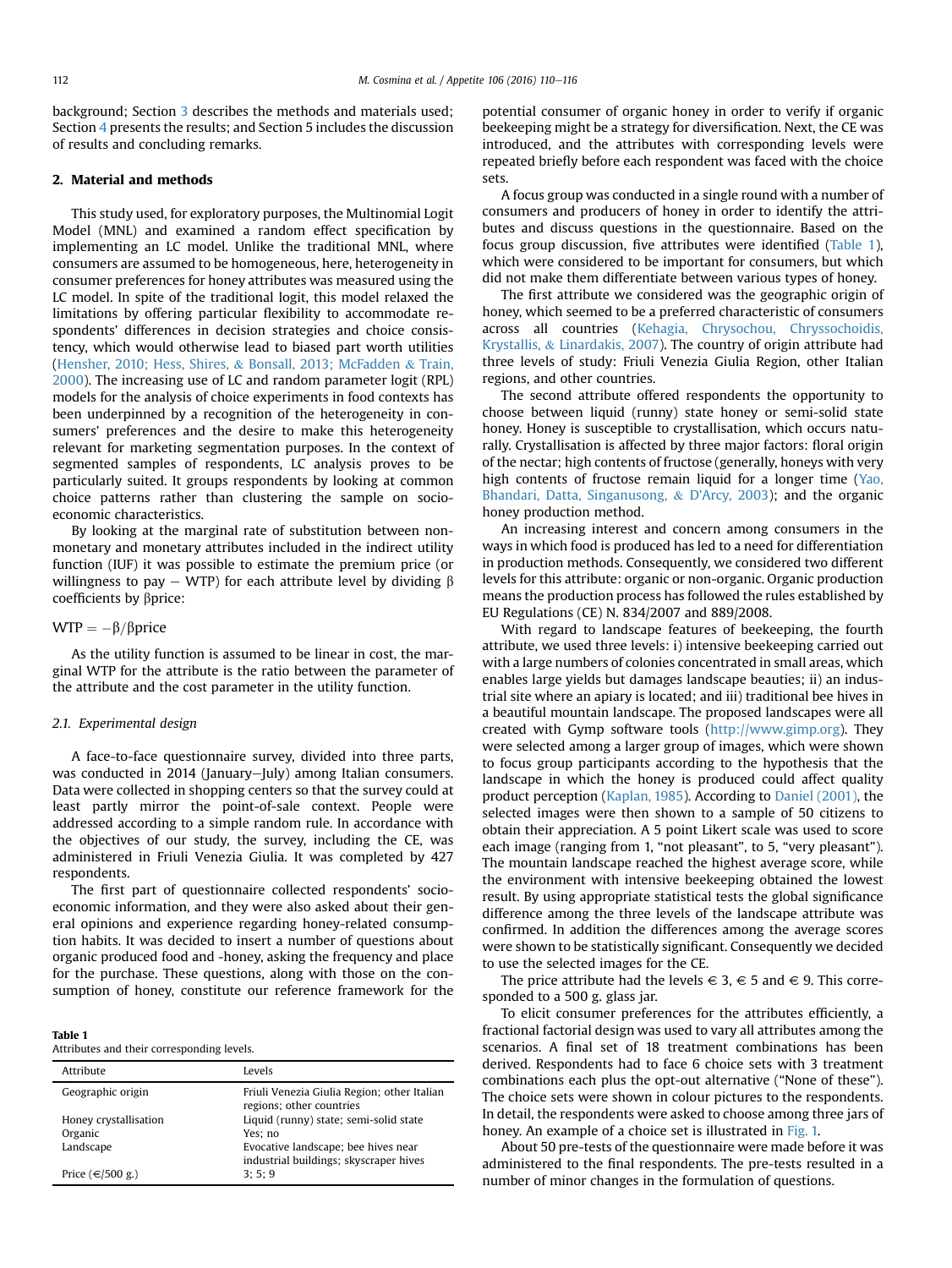<span id="page-3-0"></span>

Fig. 1. Graphical example of a choice set.

#### 3. Results

The majority of the respondents were female (55%). Most respondents (45%) were aged between 41 and 55 years. 51% of respondents lived in a household with three to four members. Respondents were mainly employed (68%). Table 2 presents the descriptive statistics used in the estimations.

More than 90% of the respondents stated that they consumed honey, however, the majority (49.35%) consumed it only occasionally. Buying honey directly from the beekeeper was widespread among respondents, but for 36.20%, the supermarket was the primary place of purchase. Of the 65.71% who declared their preference for liquid (runny) honey, 72.95% of them regularly or rarely bought organic honey.

By means of the program  $N$ Logit $4^{\circledR}$ , MNL and LC models were estimated. Both models shared the same following linear utility function.

## entire sample can be analysed. The coefficients were all significant at a 90 or 95% confidence level (P value). The marginal utility of local honey production was higher than that of organic production. Estimates indicate that respondents are also concerned about landscape features of production and liquid state of honey. The coefficient of the price attribute is negative as expected and postulated by theory as consumer prefers the less expensive alternative ceteris paribus. According to [Lancsar, Louviere, and Flynn \(2007\)](#page-6-0) the relative

In [Table 5](#page-4-0), the relative marginal utility of the attributes of the

impact of each honey attribute was analysed using partial loglikelihood values [\(Table 3](#page-4-0)). The results indicate that the geographic origin was ranked at the top, and accounted for 72.9% of the log-likelihood. This attribute was followed by price, organic, landscape of production, and honey crystallization.

A LC model was estimated on the respondents for testing for latent heterogeneity in honey choices and preferences in order to

|--|--|

Interviewee and population characteristics.

|                   |                             | Sample         |       | Friuli V.G. region | Italy |  |
|-------------------|-----------------------------|----------------|-------|--------------------|-------|--|
|                   |                             | N <sub>0</sub> | %     | $\%$               | $\%$  |  |
| Gender            | Male                        | 192            | 44.96 | 48.2               | 48.8  |  |
|                   | Female                      | 235            | 55.04 | 51.8               | 51.1  |  |
| Age               | Less than 25 years          | 40             | 9.37  | 20.9               | 24.0  |  |
|                   | Between 25 and 40 years     | 136            | 31.85 | 20.0               | 21.2  |  |
|                   | Between 41 and 55 years     | 192            | 44.96 | 23.2               | 22.8  |  |
|                   | Between 56 and 70 years     | 52             | 12.18 | 19.3               | 17.5  |  |
|                   | More than 70 years          |                | 1.64  | 16.5               | 14.5  |  |
| Family members    | $1 - 2$                     |                | 40.52 | 65.1               | 51.9  |  |
|                   | $3 - 4$                     |                | 50.82 | 31.1               | 40.6  |  |
|                   | 5 and more                  |                | 8.67  | 3.8                | 7.5   |  |
| Educational level | Primary and lower secondary | 50             | 11.71 | 49.4               | 55.0  |  |
|                   | Secondary                   | 188            | 44.03 | 37.9               | 33.9  |  |
|                   | Graduate                    | 164            | 38.41 | 12.7               | 11.1  |  |
|                   | Other                       | 25             | 5.85  |                    |       |  |
| Employment status | Employed                    | 355            | 83.14 | 63.2               | 56.8  |  |
|                   | Non-employed                | 72             | 16.86 | 36.8               | 43.2  |  |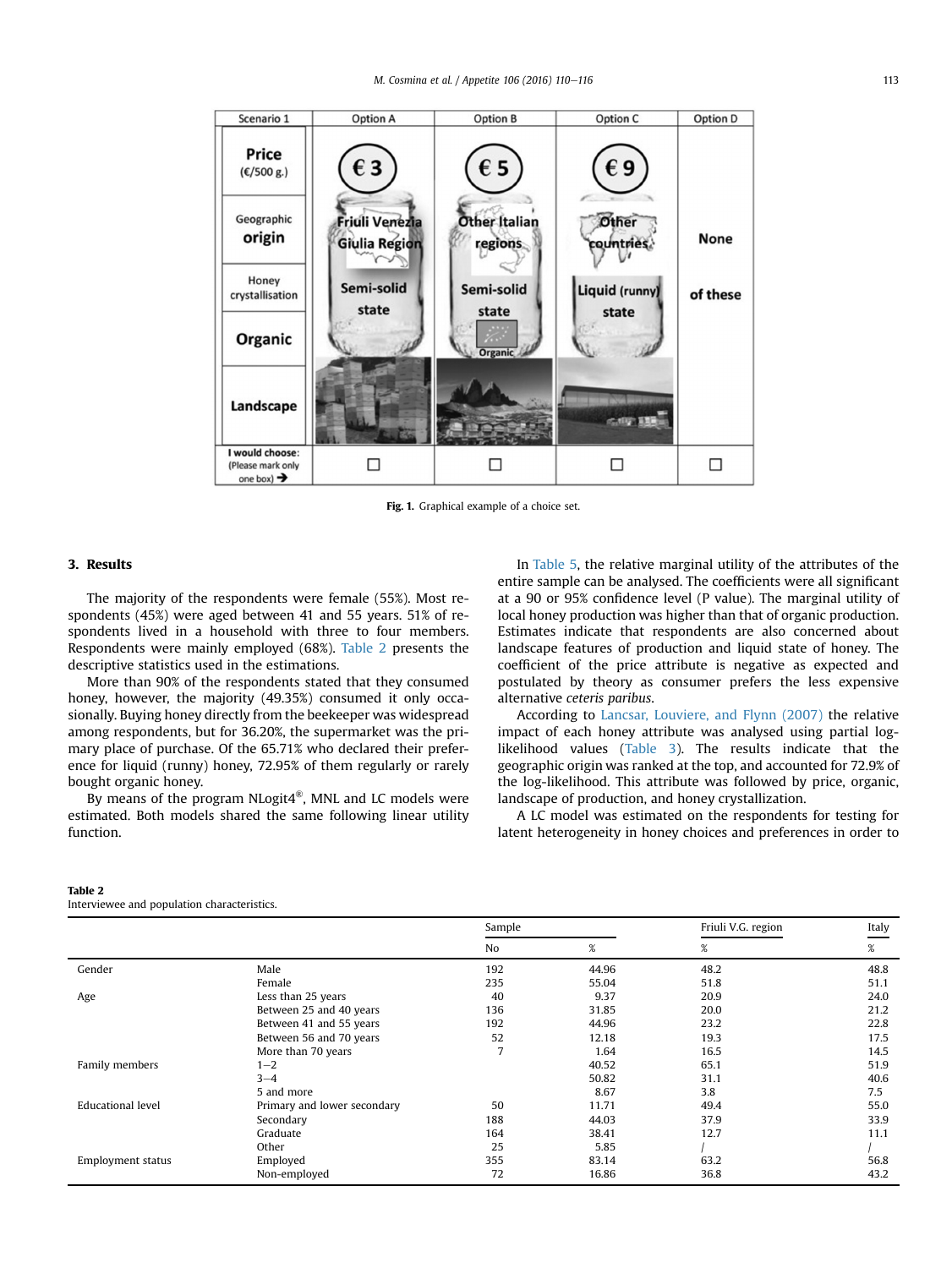<span id="page-4-0"></span>Table 3

## Ranking of attribute importance.

| Honey attributes | Partial effect | Attribute importance (%) |
|------------------|----------------|--------------------------|
| Origin           | $-272.26$      | 72.9                     |
| Price            | $-69.75$       | 18.7                     |
| Organic          | $-27.00$       | 7.2                      |
| Landscape        | $-2.88$        | 0.8                      |
| Crystallization  | $-1.57$        | 0.4                      |

#### Table 4

Latent class model statistics.

|                       | $LCM-2$<br>$LCM-3$ |             | LCM-4       | LCM-5       |  |
|-----------------------|--------------------|-------------|-------------|-------------|--|
| LL                    | $-2780.398$        | $-2665.518$ | $-2576.875$ | $-2562.647$ |  |
| AIC.                  | 2.184              | 2.103       | 2.041       | 2.038       |  |
| <b>BIC</b>            | 2.223              | 2.167       | 2.128       | 2.148       |  |
| HOIC                  | 2.199              | 2.126       | 2.072       | 2.078       |  |
| McFadden pseudo $R^2$ | 0.217              | 0.249       | 0.274       | 0.278       |  |

consider the possibility of segmentation of preferences into different consumer groups. In fact, LC model is quite informative and interesting when studying preferences heterogeneity of respondents In detail, LC model determines empirically the typologies of consumers/respondents according to their homogeneity of preferences derived from the choices made, independently of their socio-economic characteristics.

Results from the LC model are reported in Table 5. The number of segments was defined exogenously. The class four model was then selected by comparing LL function, AIC and BIC for different numbers of classes (Table 4).

While LC model results confirm the MNL results trend, they highlight a differentiated set of preferences among respondents. The class four LCM model (LCM-4) showed that the sample had heterogeneous preferences and respondents could be divided into four classes, representing 19%, 35%, 20% and 26%, respectively. It is interesting to observe how the coefficients for class one are not significant ( $P > 0.05$ ) apart from the local origin. The members of this class who chose the most preferred alternatives considered only the local origin of honey and seemed indifferent to the other attributes considered in our experiment ("localists").

Each of the other three classes were characterised by a different structure of preferences: members of class two were more concerned about organic beekeeping and negative landscape externalities of intensive production, while members of class three preferred more liquid (runny) honey and intensive beekeeping. We will refer to members of class two as "environmentally friendly

#### Table 5

Base model and latent class model results.

consumers'' and members of class three as "pro-intensive production consumers", although they had a positive WTP for organic production. Furthermore, members of class three had, on average, a higher WTP for all attributes except local origin. Looking at class four, we noticed that people belonging to that class gave more importance to the physical property of "liquid" honey and organic beekeeping. They could be defined as "organic consumers". Regarding product origin, all the groups preferred honey produced in Friuli Venezia Giulia. Considering the landscape externalities of production attribute, classes three and four preferred intensive beekeeping (WTP  $\in$  7.02 and  $\in$  4.51, respectively), while members of class two had a negative WTP. Consumers belonging to class two preferred crystallised honey, while members of classes three and four showed a positive WTP for a liquid consistency (WTP  $\in$  8.02 and  $\in$  6.20, respectively).

Although in a preliminary step we included socio-demographic and behavioural variables in the LC model to better explain class probability, we found that they were not generally significant in explaining the probability of class membership. We retained the most significant socio-demographic variable, the 25–40 age group. This variable had a positive coefficient relative to the first class.

The ASC was significant ( $P < 0.05$ ) for classes two, three and four, but negative for classes two and three, meaning there were preferences towards the 'none' option, which could not be explained by the variables contained in the model. For class four, the ASC was positive.

#### 4. Discussion and conclusions

The Italian beekeeping sector has not yet learned to understand the consumers' needs in order to increase their product satisfaction and earnings. In this context, new strategies like organic beekeeping could be an opportunity to diversify the product and acquire a margin to improve earning capacity.

Our study provides initial empirical evidence for this opportunity.

Four classes were identified, with different preferences, illustrating that respondents seem to be heterogeneous honey consumers.

The results revealed strong positive preferences for locally produced honey. In fact, the country of origin had a substantial effect on the interviewees' utility along all classes. This result also emerged in other research, where respondents tended to prefer products from their home region ([Al-Ghamdi, 2007; Troiano,](#page-5-0) [Tempesta,](#page-5-0) & [Marangon, 2014; Wu et al., 2014; Zulail et al., 2014\)](#page-5-0). The WTP estimates for honey produced in Friuli Venezia Giulia

| Variable                                          | <b>MNL</b>        | Latent class model |                    |                   |                    |                   |                    |                        |                    |
|---------------------------------------------------|-------------------|--------------------|--------------------|-------------------|--------------------|-------------------|--------------------|------------------------|--------------------|
|                                                   | Coeff. $(S.E.)$   | Class 1            |                    | Class 2           |                    | Class 3           |                    | Class 4                |                    |
|                                                   |                   | Coeff. (S.E.)      | WTP $(\infty)$ ar) | Coeff. $(S.E.)$   | WTP $(\infty)$ are | Coeff. $(S.E.)$   | WTP $(\infty)$ are | Coeff. $(S.E.)$        | WTP $(\infty)$ ar) |
| ASC                                               | $-0.25(0.12)$ *** | 0.46(0.97)         |                    | $-2.86(0.22)$ *** |                    | $-0.56(0.23)$ *** |                    | $2.51(0.24)$ ***       |                    |
| Price                                             | $-0.15(0.01)$ *** | $-0.08(0.14)$      |                    | $-0.27(0.02)$ *** |                    | $-0.10(0.02)$ *** |                    | $-0.26(0.03)$ ***      |                    |
| Friuli V.G.                                       | $1.04(0.07)$ ***  | $5.73(2.07)$ ***   |                    | $1.04(0.11)$ ***  | 3.91               | $0.51(0.11)$ ***  | 4.97               | $1.28(0.15)$ ***       | 4.86               |
| Foreign                                           | $-0.58(0.12)$ *** | 0.11(1.46)         |                    | $-1.69(0.21)$ *** | $-6.31$            | 0.25(0.16)        |                    | $-0.83(0.27)$ ***      | $-3.14$            |
| Liquid                                            | $0.16(0.09)$ **   | 1.13(0.99)         |                    | $1.15(0.21)$ ***  | 4.29               | $0.68(0.18)$ ***  | 6.65               | $1.57(0.23)$ ***       | 5.95               |
| Organic                                           | $0.81(0.11)$ ***  | $-2.42(1.64)$      |                    | $-1.28(0.19)$ *** | $-4.81$            | $0.82(0.13)$ ***  | 8.02               | $1.64(0.16)$ ***       | 6.20               |
| Evocative                                         | $0.14(0.08)$ **   | $-0.32(0.71)$      |                    | 0.23(0.17)        |                    | $0.34(0.11)$ ***  | 3.30               | $0.63(0.16)$ ***       | 2.40               |
| Intensive                                         | $0.16(0.10)$ **   | $-1.01(1.77)$      |                    | $-0.40(0.14)$ *** | $-1.51$            | $0.72(0.15)$ ***  | 7.02               | $1.19(0.19)$ ***       | 4.51               |
| Average probability                               |                   | 0.19               |                    | 0.35              |                    | 0.20              |                    | 0.26                   |                    |
| Theta in class probability model: 25–40 age group |                   |                    |                    |                   |                    |                   |                    |                        |                    |
|                                                   |                   | $0.61(0.33)$ **    |                    | $-0.01(0.30)$     |                    | 0.10(0.36)        |                    | 0.00 (fixed parameter) |                    |

\*\*\* Significant at a 95% conf. level; \*\* Significant at a 90% conf. level.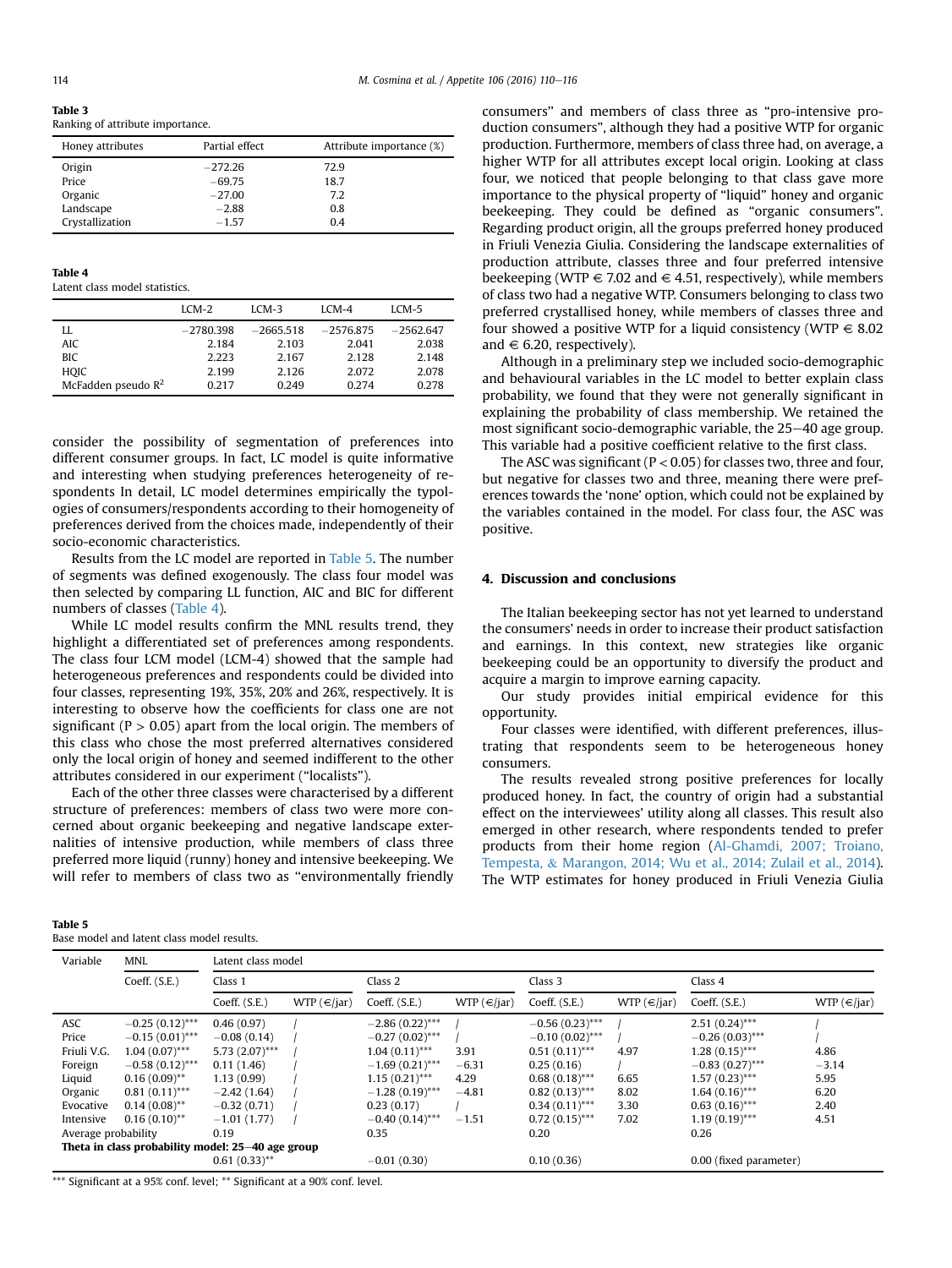<span id="page-5-0"></span>were positive and quite consistent in comparison to production abroad. The propensity to purchase food of local origin may have a plurality of explanations ([Troiano et al., 2014](#page-6-0)). It could be assumed that local food products are preferred especially by environmentally-conscious consumers because they are more environmentally benign. In addition, they are generally produced by local producers respecting local traditions. Moreover, it could be also assumed the presence of an altruistic component regarding the opportunity to empower local socio-economic system through the purchase of local products.

Nevertheless, the results show that WTP for organic honey was higher, except in class one, meaning that only a small fraction of the interviewees was not willing to pay a premium price for organic production. These results are in line with [Kehagia et al. \(2007\)](#page-6-0), who stated that Italian respondents insisted on organic honey and considered the origin of honey to be important as well. If organic honey buyers are considered more responsible for their own health and more likely to undertake preventive health action than the general population [\(Makatouni, 2002\)](#page-6-0), our results identify organic production of honey as a driving opportunity for beekeeping. In fact, Ismaiel et al. (2014) evidenced that the trend of consuming honey as a health food has been steadily increasing. This could be a key factor of the expected growth in the Italian demand for honey.

The implications of this findings for marketing are clear. The emphasis on local origin of honey besides organic production logo may result in increasing demand.

Moreover, our results suggest the "organic" attribute was more important than the landscape features where production takes place. Although we used a well-known Dolomitian landscape taken from the North-Eastern region in Italy to create one of the proposed (photomontaged) images, we notice it has not developed a particular emotional tie. While [Tempesta et al. \(2010\)](#page-6-0) stated that associated wine to an evocative landscape induces a significantly higher preference for the tested wine, our findings reveal that a consistent group of respondents (class 3 and  $4-45%$ ) are more WTP for a landscape characterized by intensive honey production. This may be due to the fact the landscape produced by intensive wine production compared to the one obtained by intensive producing honey are really very different. In detail, the landscape impacts of the intensive production of honey are not permanent. Moreover Italian consumers pay attention on and appreciate winescape resulting from sustainable (not intensive) production methods because of its positive impacts on aesthetic and recreational values. In addition, wine production culture in Italy has a long-standing tradition. However, a considerable group of respondents (class  $2-35%$ ) had a negative WTP for degraded landscape, in which environmental resources had been obscured by intensive beekeeping.

While [Murphy et al. \(2000\)](#page-6-0) stated the ideal honey profile for Irish consumers of honey was one with a thick texture, in our study findings reveal the presence of significant market segments interested in the liquid consistency of honey, not taking into consideration that crystallisation or granulation are natural phenomena. In fact, most pure raw or unheated honey has a natural tendency to crystallise over time. There is no difference in taste or nutritional value of these two states. Crystallised honey is not spoiled and preserves the characteristics of liquid honey. It can also be restored to a liquid state. Nevertheless a consistent group of respondents (class 3 and  $4-45%$ ) has a positive WTP for liquid honey. Our results are in line with the study of [Kabani et al. \(2011\)](#page-6-0), who stated that crystallization of honey makes it less appealing to the consumer, who prefers it liquid and/or transparent. May be this is due to aa lack of sufficient information regarding the quality properties and physical aspects of honey in general.

Some limitations of our research merit emphasis. It is important

to extend the research to real consumer behaviour to better understand their preferences. Moreover, it may be useful to extend this research to other states or regions. Despite the limitations of our study, we believe our results add useful data to currently available literature on consumers' preferences towards honey. In fact, as many of the characteristics of the examined study region may be similar to the characteristics of other Italian and European Regions, the issues of this study may be of interest to researchers and policy makers in such regions. In addition, our findings should be useful for producers in areas where the development of organic honey as niche market product can be an important element for the improvement of the competitiveness of the beekeeping sector and therefore for the increase of its revenues.

In conclusion, our results suggest that organic beekeeping might be an important strategy for diversification. Moreover, the findings help producers to understand the opportunity posed by the local marketing trend to organic honey producers and sellers by integrating local resources into their brand value.

#### References

- [Al-Ghamdi, A. A. \(2007\). Beekeeping and honey production in Saudi Arabia. In](http://refhub.elsevier.com/S0195-6663(16)30319-1/sref1) 5th [annual conference on the Arab beekeepers association. Tripoli, Libya](http://refhub.elsevier.com/S0195-6663(16)30319-1/sref1).
- Al-Qassemi, R., & Robinson, R. K. (2003). Some special nutritional properties of honey - a brief review. Nutrition & Food Science, 33(6), 254-260. [http://](http://dx.doi.org/10.1108/00346650310507073) [dx.doi.org/10.1108/00346650310507073](http://dx.doi.org/10.1108/00346650310507073).
- Anton, S. D., Martin, C. K., Han, H., Coulon, S., Cefalu, W. T., Geiselman, P., et al. (2010). Effects of stevia, aspartame, and sucrose on food intake, satiety, and postprandial glucose and insulin levels. Appetite, 55(1), 37-43. [http://](http://dx.doi.org/10.1016/j.appet.2010.03.009) [dx.doi.org/10.1016/j.appet.2010.03.009.](http://dx.doi.org/10.1016/j.appet.2010.03.009)
- Aparna, A. R., & Rajalakshmi, D. (1999). Honey its characteristics, sensory aspects, and applications. Food Reviews International, 15(4), 455-471. [http://dx.doi.org/](http://dx.doi.org/10.1080/87559129909541199) [10.1080/87559129909541199](http://dx.doi.org/10.1080/87559129909541199).
- Arvanitoyannis, I., & Krystallis, A. (2006). An empirical examination of the determinants of honey consumption in Romania. International Journal of Food Science & Technology, 41, 1164-1176. [http://dx.doi.org/10.1111/j.1365-](http://dx.doi.org/10.1111/j.1365-2621.2006.01174.x) [2621.2006.01174.x](http://dx.doi.org/10.1111/j.1365-2621.2006.01174.x).
- Batt, P. J., & Liu, A. (2012). Consumer behaviour towards honey products in Western Australia. British Food Journal, 114(2), 285-297. [http://dx.doi.org/10.1108/](http://dx.doi.org/10.1108/00070701211202449) [00070701211202449.](http://dx.doi.org/10.1108/00070701211202449)
- [Belay, A., Solomon, W. K., Bultossa, G., Adgaba, N., & Melaku, S. \(2015\). Botanical](http://refhub.elsevier.com/S0195-6663(16)30319-1/sref7) [origin, colour, granulation, and sensory properties of the Harenna forest honey,](http://refhub.elsevier.com/S0195-6663(16)30319-1/sref7) Bale, Ethiopia. [Food Chemistry, 167](http://refhub.elsevier.com/S0195-6663(16)30319-1/sref7), 213-[219.](http://refhub.elsevier.com/S0195-6663(16)30319-1/sref7)
- Bogdanov, S., Jurendic, T., Sieber, R., & Gallmann, P. (2008). Honey for nutrition and health: a review. Journal of the American College of Nutrition,  $27(6)$ ,  $677-689$ . [http://dx.doi.org/10.1080/07315724.2008.10719745.](http://dx.doi.org/10.1080/07315724.2008.10719745)
- [Daniel, T. C. \(2001\). Whither scenic beauty? Visual quality assessment in the 21st](http://refhub.elsevier.com/S0195-6663(16)30319-1/sref9) century. [Landscape and Urban Planning, 54](http://refhub.elsevier.com/S0195-6663(16)30319-1/sref9), 67-[281.](http://refhub.elsevier.com/S0195-6663(16)30319-1/sref9)
- FAOSTAT. (2015). Statistics division  $-$  food and agriculture organization of the United Nations (Accessed 25.01.2015) <http://faostat3.fao.org/download/>.
- Gambaro, A., Ares, G., Gimenez, A. N. A., & Pahor, S. (2007). Preference mapping of colour of Uruguayan honeys. Journal of Sensory Studies, 22(5), 507-519. [http://](http://dx.doi.org/10.1111/j.1745-459X.2007.00125.x) [dx.doi.org/10.1111/j.1745-459X.2007.00125.x.](http://dx.doi.org/10.1111/j.1745-459X.2007.00125.x)
- Ghorbani, M., & Khajehroshanaee, N. (2009). The study of qualitative factors influencing on honey consumers demand: application of hedonic pricing model in Khorasan Razavi province. Journal of Applied Sciences, 9, 1597-1600. [http://](http://dx.doi.org/10.3923/jas.2009.1597.1600) [dx.doi.org/10.3923/jas.2009.1597.1600](http://dx.doi.org/10.3923/jas.2009.1597.1600).
- Gyau, A., Akalakou, C., Degrande, A., & Biloso, A. (2014). Determinants of consumer preferences for honey in the democratic Republic of Congo. Journal of Food<br>Products Marketing. 20(5). 476–490. http://dx.doi.org/10.1080/ Products Marketing, 20(5), 476-490. [http://dx.doi.org/10.1080/](http://dx.doi.org/10.1080/10454446.2013.807405) [10454446.2013.807405.](http://dx.doi.org/10.1080/10454446.2013.807405)
- [Hensher, D. A. \(2010\). Quality cue processing, heuristics and preference construc](http://refhub.elsevier.com/S0195-6663(16)30319-1/sref14)[tion in choice analysis. In S. Hess, & A. Daly \(Eds.\),](http://refhub.elsevier.com/S0195-6663(16)30319-1/sref14) Choice modelling: The state-of-<br>[the-art and the state-of-practice](http://refhub.elsevier.com/S0195-6663(16)30319-1/sref14) (pp. 35–[70\). UK: Emerald Bingley.](http://refhub.elsevier.com/S0195-6663(16)30319-1/sref14)
- Hess, S., Shires, J., & Bonsall, P. (2013). A latent class approach to dealing with respondent uncertainty in a stated choice survey for fare simplification in bus journeys. Transportmetrica A: Transport Science, 9(6), 473-493. [http://](http://dx.doi.org/10.1080/18128602.2011.609190) [dx.doi.org/10.1080/18128602.2011.609190.](http://dx.doi.org/10.1080/18128602.2011.609190)
- Ismaiel, S., Al-Kahtani, S., Adgaba, N., Al-Ghamdi, A. A., & Zulail, A. (2014). Factors that affect consumption patterns and market demands for honey in the Kingdom of Saudi Arabia. Food and Nutrition Sciences, 2014. [http://dx.doi.org/](http://dx.doi.org/10.4236/fns.2014.517186) [10.4236/fns.2014.517186](http://dx.doi.org/10.4236/fns.2014.517186).
- Jensen, J. D., & Mørkbak, M. R. (2013). Role of gastronomic, externality and feasibility attributes in consumer demand for organic and local foods: the case of honey and apples. International Journal of Consumer Studies, 37(6), 634-641. [http://dx.doi.org/10.1111/ijcs.12049.](http://dx.doi.org/10.1111/ijcs.12049)
- Joshi, S. R. (2008). [Honey in Nepal: approach, strategy and intervention for subsector](http://refhub.elsevier.com/S0195-6663(16)30319-1/sref18) promotion income distribution[. Laliptur, Nepal: German Technical Cooperation/](http://refhub.elsevier.com/S0195-6663(16)30319-1/sref18)